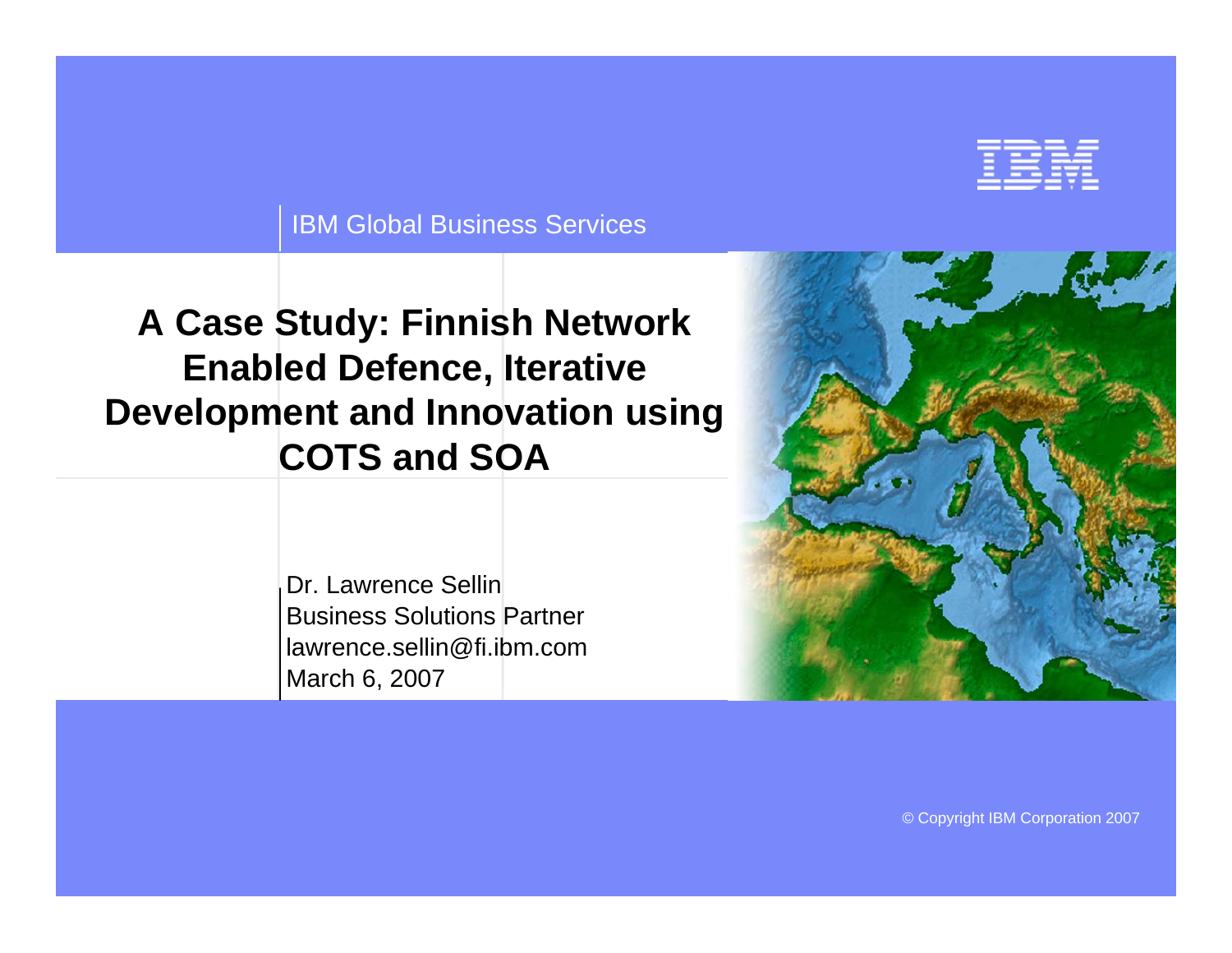

# *Finnish Network Enabled Defence (FiNED)*

# *networks – information - people*

*weapon systems* 



### *Enabling multinational interagency collaboration Linking sensors, decision makers and*

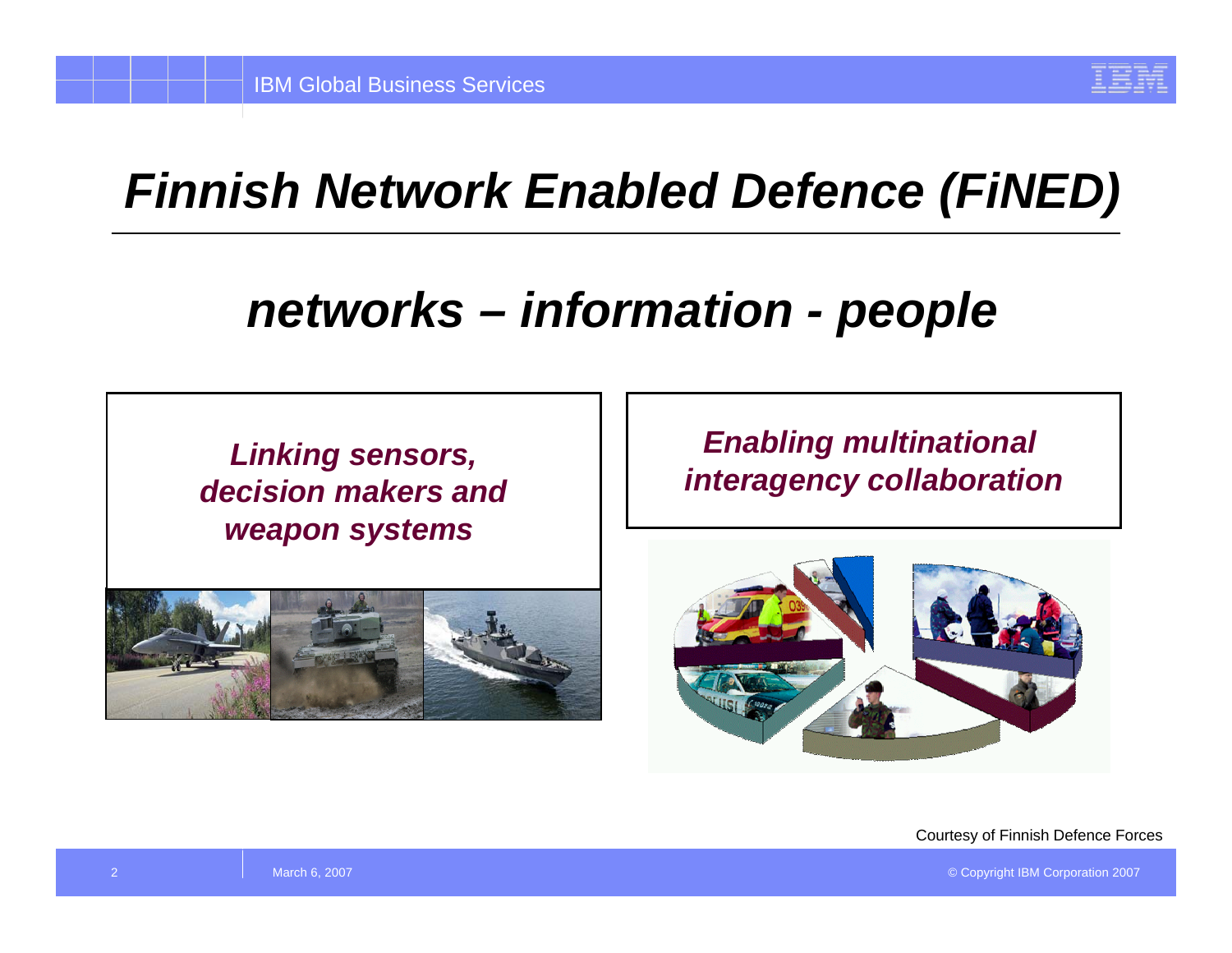

### **Overlapping main goals: C4I rationalisation ->iC4ISR -> NED**

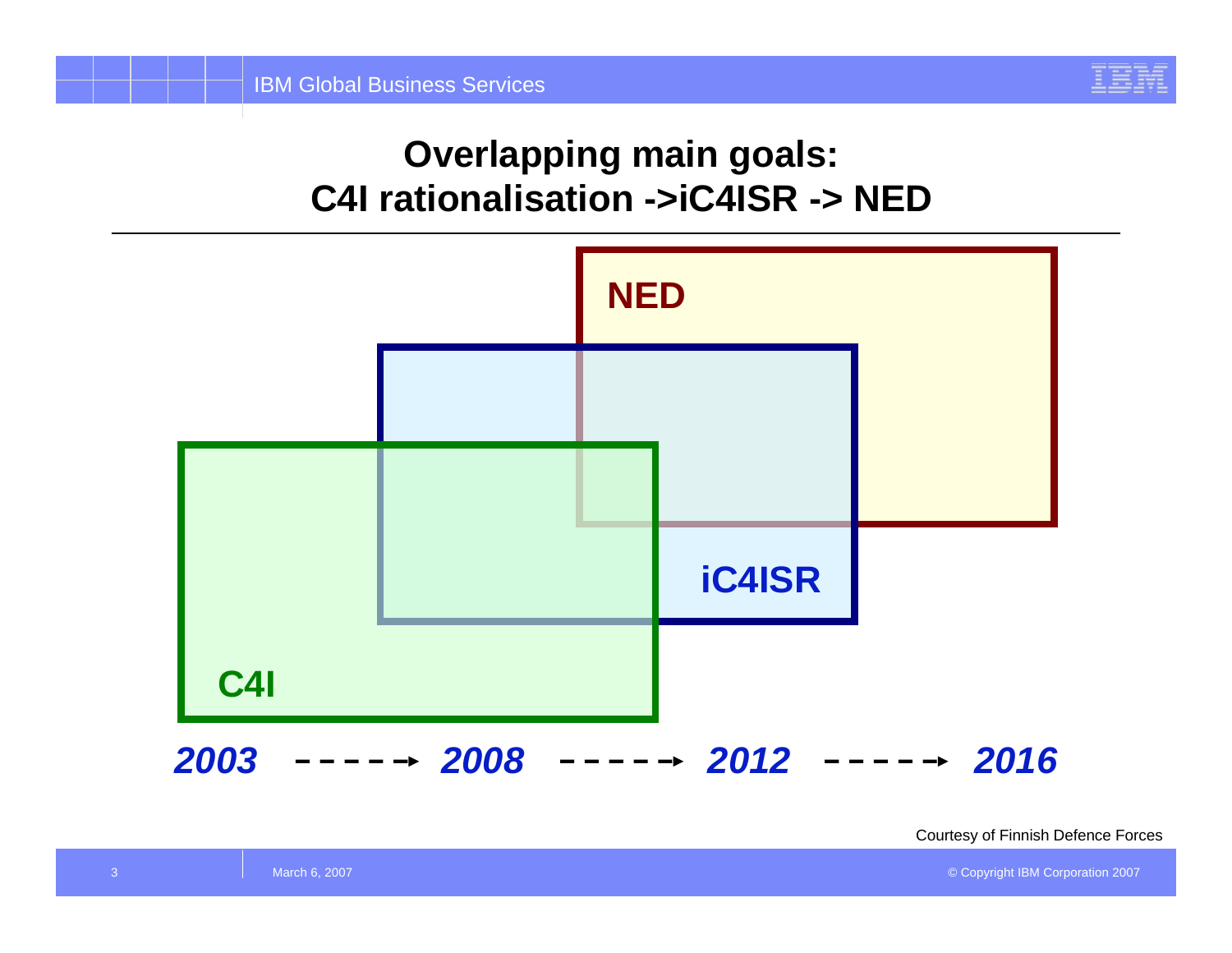## **FiNED development plan**



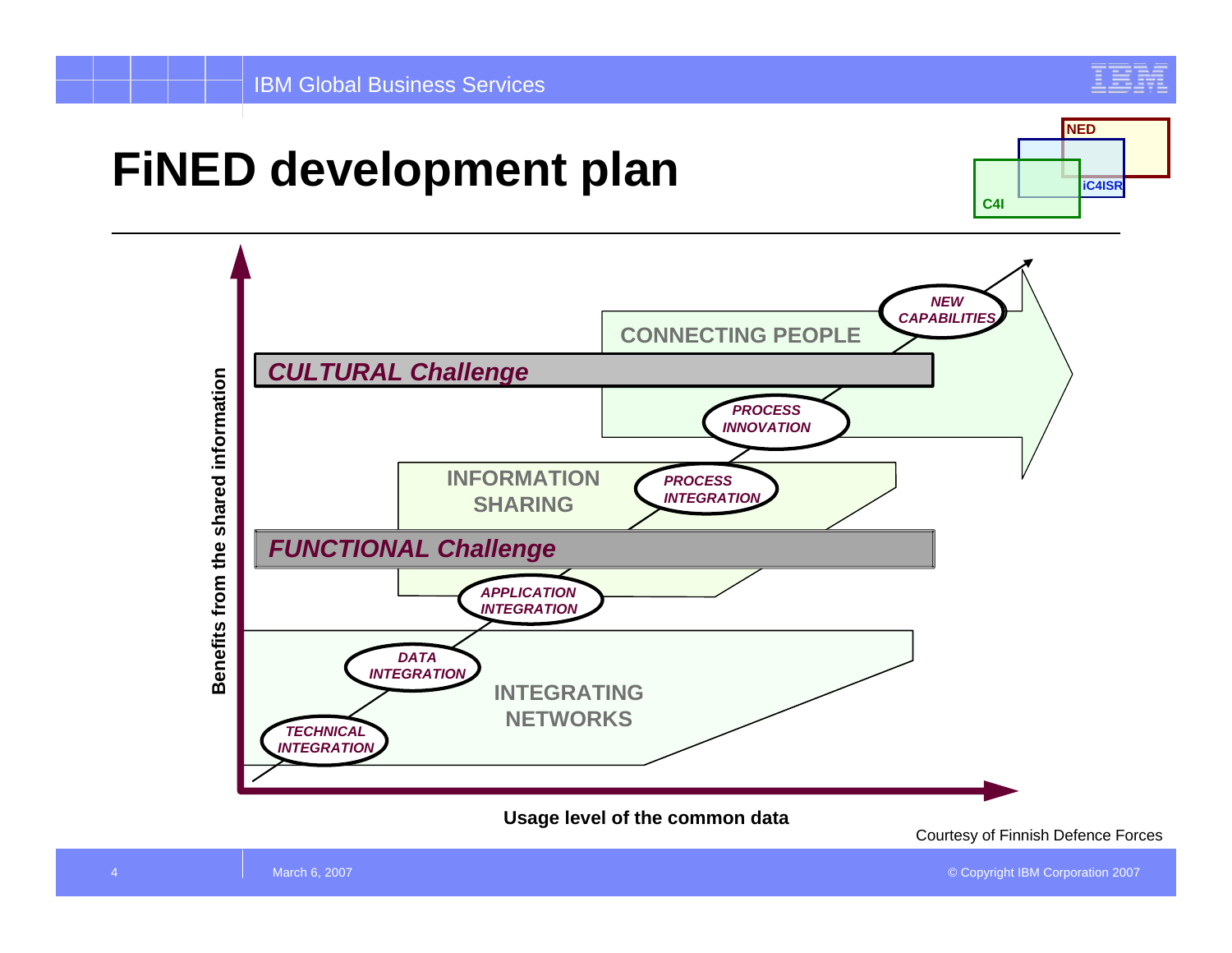# **FDF Key Integration Points**





#### **International operations**

- •NAF, NC3TA
- •MIP, JC3IEDM
- •CE, CWID, MNE

#### **National defence**

- • Fixed, deployable, mobile
	- SOA services

•

•

COTS technologies

#### **Interagency cooperation**

- •common services
- •information sharing
- sourcing

•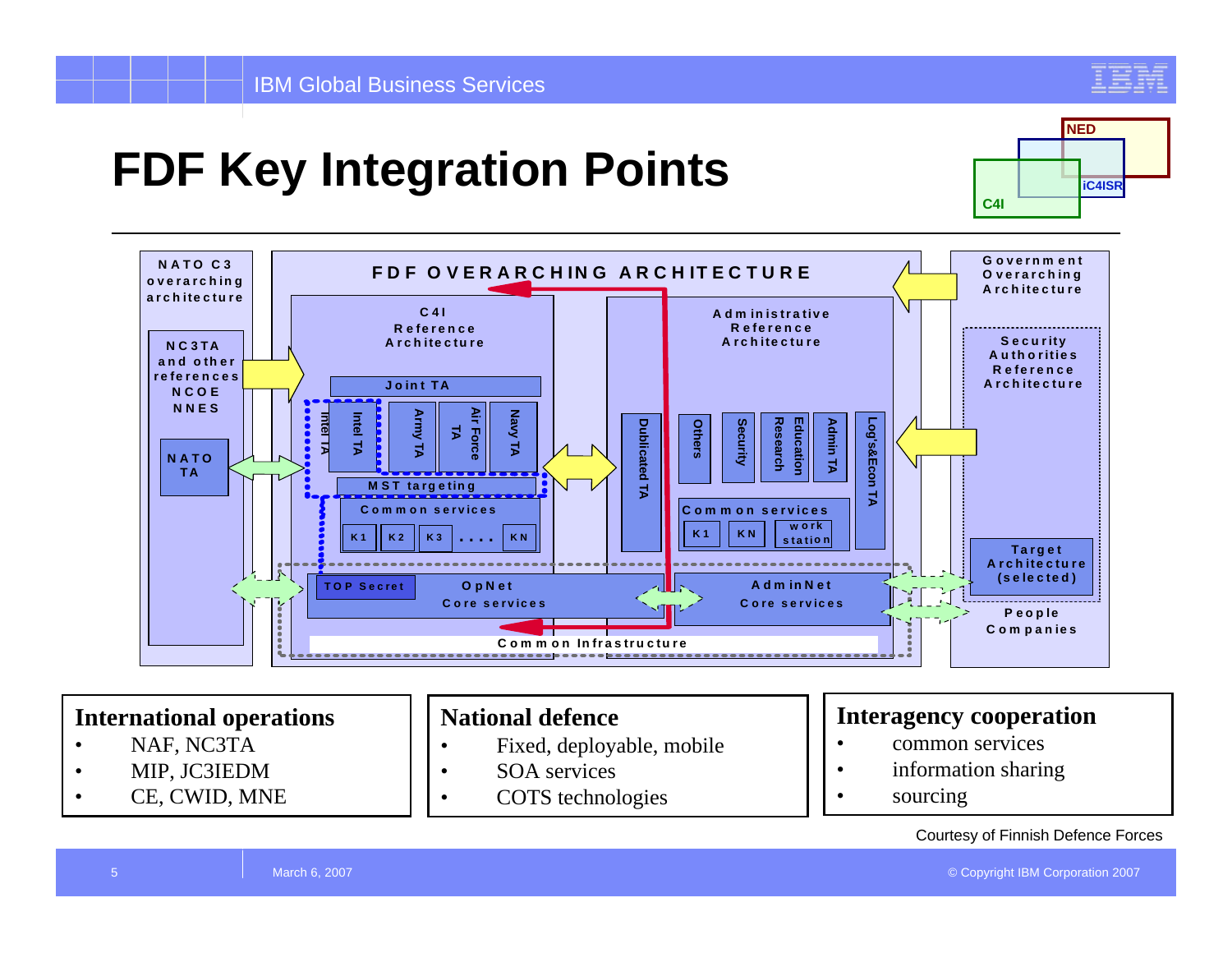### **The Power of Innovation: NCO Center of Excellence - Helsinki**

 $\blacksquare$ Who: The Finnish Defense Forces and IBM



Puolustusvoimat Försvarsmakten | The Finnish Defence Forces

- $\overline{\phantom{a}}$ When: Established January 2006
- $\overline{\phantom{a}}$ What: A parallel, forward-looking innovation process outside of the core project.
- $\blacksquare$  Focus: NCO solutions built on service oriented architecture.
	- Utilizing commercial off-the-shelf (COTS) products
	- Based on open standards
- × Objective: Develop solutions to support FDF NCO capability development.
	- Leveraging the latest technology innovations
- Ī. Objective: Potential to productize NCO solutions created by FDF and IBM for application and usage in other defence organizations
	- Creating innovation exchange with other defence forces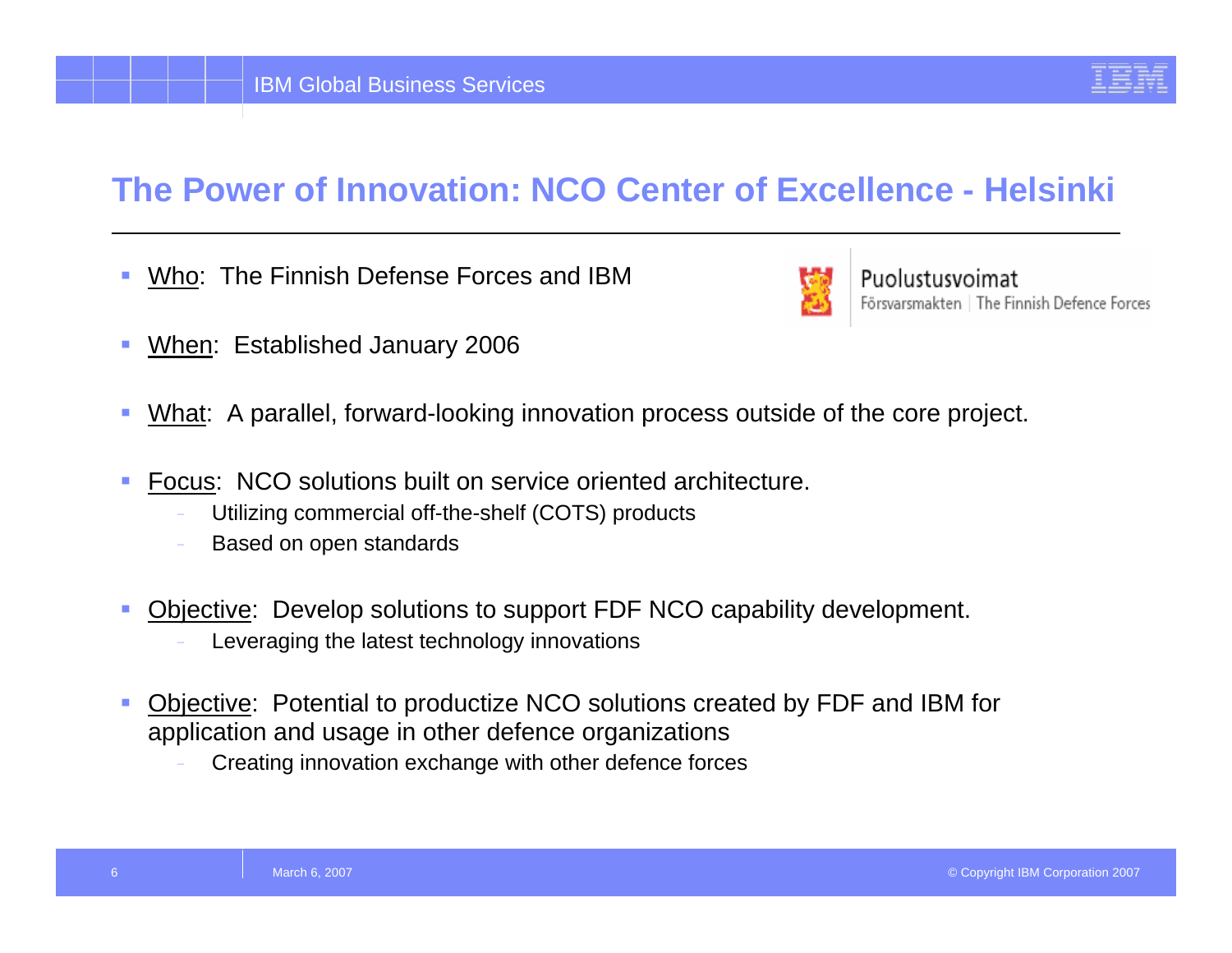IBM Global Business Services

## **FiNED - Combining Theory – Experimentation – Implementation**

**National defence**